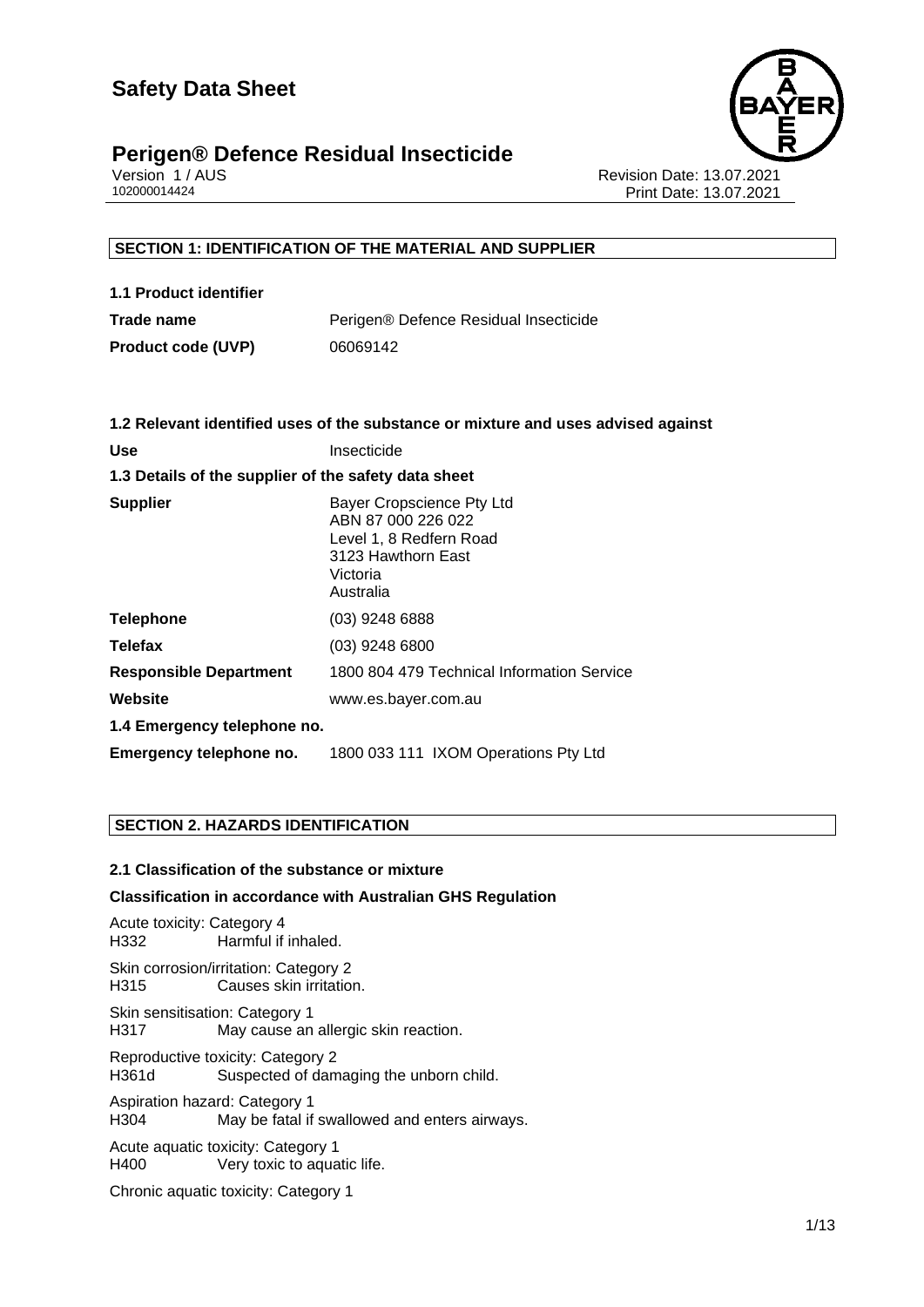

Version 1 / AUS<br>102000014424<br>Print Date: 13.07.2021<br>Print Date: 13.07.2021 Print Date: 13.07.2021

H410 Very toxic to aquatic life with long lasting effects.

## **2.2 Label elements**

Hazard label for supply/use required.

**Hazardous components which must be listed on the label:**

• Permethrin • Solvent Naphtha (petroleum), heavy aromatic

# **Signal word:** Danger

#### **Hazard statements**

| H332  | Harmful if inhaled.                                   |
|-------|-------------------------------------------------------|
| H315  | Causes skin irritation.                               |
| H317  | May cause an allergic skin reaction.                  |
| H361d | Suspected of damaging the unborn child.               |
| H304  | May be fatal if swallowed and enters airways.         |
| H400  | Very toxic to aquatic life.                           |
| H410  | Very toxic to aquatic life with long lasting effects. |

### **Precautionary statements**

| P <sub>202</sub> | Do not handle until all safety precautions have been read and understood.  |
|------------------|----------------------------------------------------------------------------|
| P <sub>261</sub> | Avoid breathing mist/vapours/spray.                                        |
| P <sub>264</sub> | Wash hands thoroughly after handling.                                      |
| P <sub>271</sub> | Use only outdoors or in a well-ventilated area.                            |
| P272             | Contaminated work clothing should not be allowed out of the workplace.     |
| P <sub>280</sub> | Wear protective gloves/protective clothing/eye protection/face protection. |
| $P301 + P310$    | IF SWALLOWED: Immediately call a POISON CENTER/doctor/ physician.          |
| P331             | Do NOT induce vomiting.                                                    |
| P302 + P352      | IF ON SKIN: Wash with plenty of water.                                     |
| $P333 + P313$    | If skin irritation or rash occurs: Get medical advice/attention.           |
| $P304 + P340$    | IF INHALED: Remove person to fresh air and keep comfortable for breathing. |
| P312             | Call a POISON CENTER/doctor/physician if you feel unwell.                  |
| $P308 + P313$    | IF exposed or concerned: Get medical advice/attention.                     |
| $P362 + P364$    | Take off contaminated clothing and wash it before reuse.                   |
| P405             | Store locked up.                                                           |
| P <sub>501</sub> | Dispose of contents/container in accordance with local regulation.         |

## **2.3 Other hazards**

Cutaneous sensations may occur, such as burning or stinging on the face and mucosae. However, these sensations cause no lesions and are of a transitory nature (max. 24 hours).

# **SECTION 3. COMPOSITION/INFORMATION ON INGREDIENTS**

### **Chemical nature**

Permethrin 500 g/l Emulsifiable concentrate (EC)

| I Chemical name                   | CAS-No.    | Concentration [%]        |
|-----------------------------------|------------|--------------------------|
| Permethrin                        | 52645-53-1 | 47 17                    |
| Calcium dodecylbenzene sulphonate | 26264-06-2 | $\vert$ > 3.00 - < 6.00  |
| 2-Ethylhexanol                    | 104-76-7   | $\vert$ >= 0.10 - < 4.00 |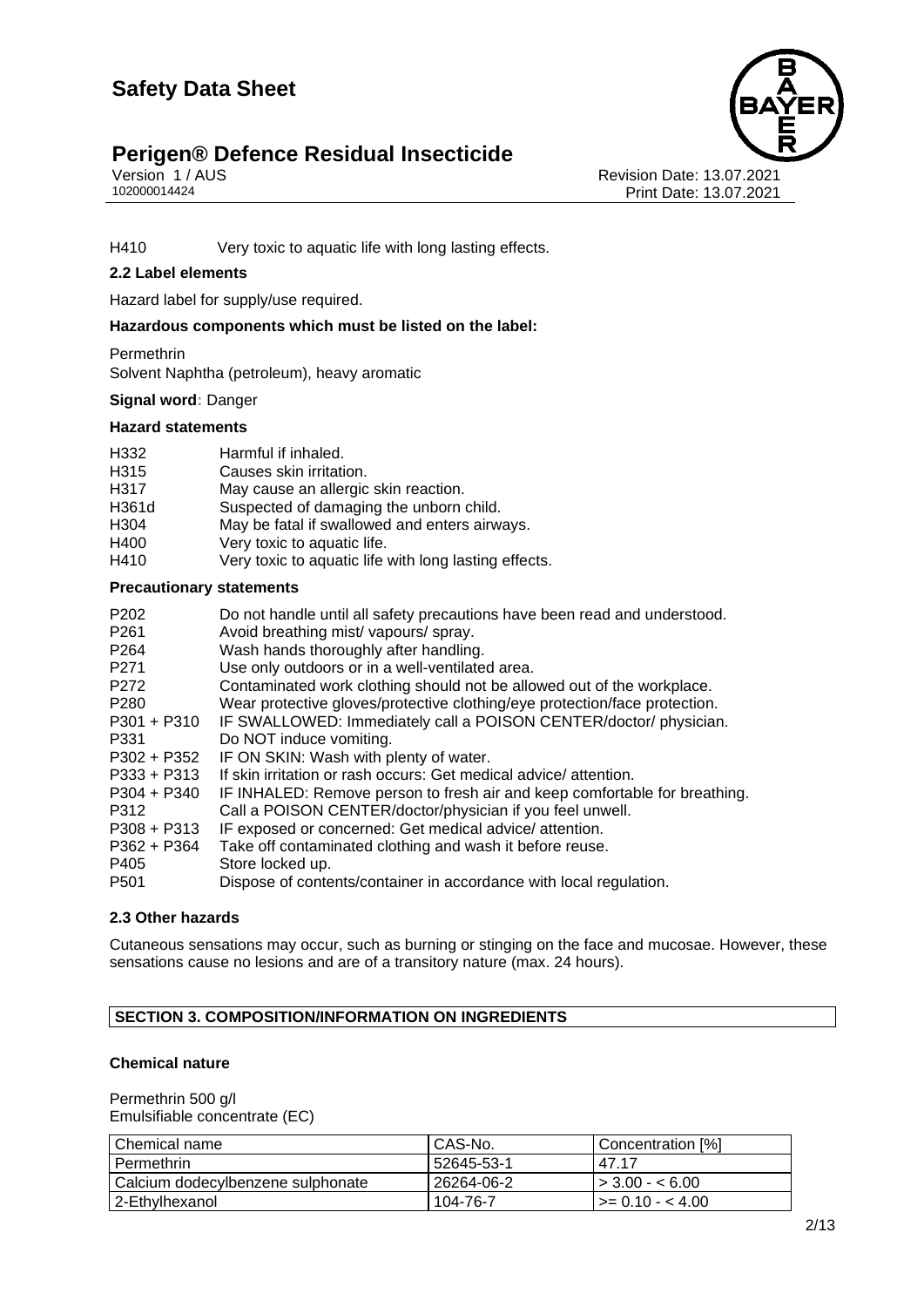

# **Perigen® Defence Residual Insecticide 3/13**

Version 1 / AUS Revision Date: 13.07.2021 102000014424 Print Date: 13.07.2021

| Nonylphenol ethoxylate                    | 9016-45-9  | $\ge$ = 1.00 - $\le$ = 3.00  |
|-------------------------------------------|------------|------------------------------|
| Oxirane, 2-methyl-, polymer with oxirane, | 37251-69-7 | $\ge$ = 1.00 - $\le$ = 25.00 |
| mono(nonylphenyl) ether                   |            |                              |
| Solvent Naphtha (petroleum), heavy        | 64742-94-5 | > 25.00                      |
| aromatic                                  |            |                              |
| Other ingredients (non-hazardous) to 100% |            |                              |

# **SECTION 4. FIRST AID MEASURES**

**If poisoning occurs, immediately contact a doctor or Poisons Information Centre (telephone 13 11 26), and follow the advice given. Show this Safety Data Sheet to the doctor.**

## **4.1 Description of first aid measures**

| <b>General advice</b>                                           | Move out of dangerous area. Place and transport victim in stable<br>position (lying sideways). Remove contaminated clothing immediately<br>and dispose of safely.                                                                                                                                                                                                                                                                               |  |
|-----------------------------------------------------------------|-------------------------------------------------------------------------------------------------------------------------------------------------------------------------------------------------------------------------------------------------------------------------------------------------------------------------------------------------------------------------------------------------------------------------------------------------|--|
| <b>Inhalation</b>                                               | Move to fresh air. Keep patient warm and at rest. Call a physician or<br>poison control center immediately.                                                                                                                                                                                                                                                                                                                                     |  |
| <b>Skin contact</b>                                             | Wash off thoroughly with plenty of soap and water, if available with<br>polyethyleneglycol 400, subsequently rinse with water. Warm water<br>may increase the subjective severity of the irritation/paresthesia. This<br>is not a sign of systemic poisoning. In case of skin irritation, application<br>of oils or lotions containing vitamin E may be considered. If symptoms<br>persist, call a physician.                                   |  |
| Eye contact                                                     | Rinse immediately with plenty of water, also under the eyelids, for at<br>least 15 minutes. Remove contact lenses, if present, after the first 5<br>minutes, then continue rinsing eye. Warm water may increase the<br>subjective severity of the irritation/paresthesia. This is not a sign of<br>systemic poisoning. Apply soothing eye drops, if needed anaesthetic<br>eye drops. Get medical attention if irritation develops and persists. |  |
| Ingestion                                                       | Do NOT induce vomiting. Risk of product entering the lungs on<br>vomiting after ingestion. Call a physician or poison control center<br>immediately. Rinse mouth. Keep patient warm and at rest.                                                                                                                                                                                                                                                |  |
| 4.2 Most important symptoms and effects, both acute and delayed |                                                                                                                                                                                                                                                                                                                                                                                                                                                 |  |
| <b>Symptoms</b>                                                 | Symptoms and hazards refer to effects observed after intake of<br>significant amounts of the active ingredient(s).                                                                                                                                                                                                                                                                                                                              |  |
|                                                                 | Local:, Skin and eye paraesthesia which may be severe, Usually<br>transient with resolution within 24 hours, Skin, eye and mucous<br>membrane irritation, Cough, Sneezing                                                                                                                                                                                                                                                                       |  |
|                                                                 | Systemic:, discomfort in the chest, tachycardia, Hypotension, Nausea,<br>Abdominal pain, Diarrhoea, Vomiting, Blurred vision, Headache,<br>Anorexia, Somnolence, Coma, Convulsions, Tremors, Prostration,<br>Airway hyperreaction, Pulmonary oedema, Palpitation, Muscular<br>fasciculation, Apathy, Dizziness                                                                                                                                  |  |
|                                                                 | Symptoms and hazards refer to the solvent.                                                                                                                                                                                                                                                                                                                                                                                                      |  |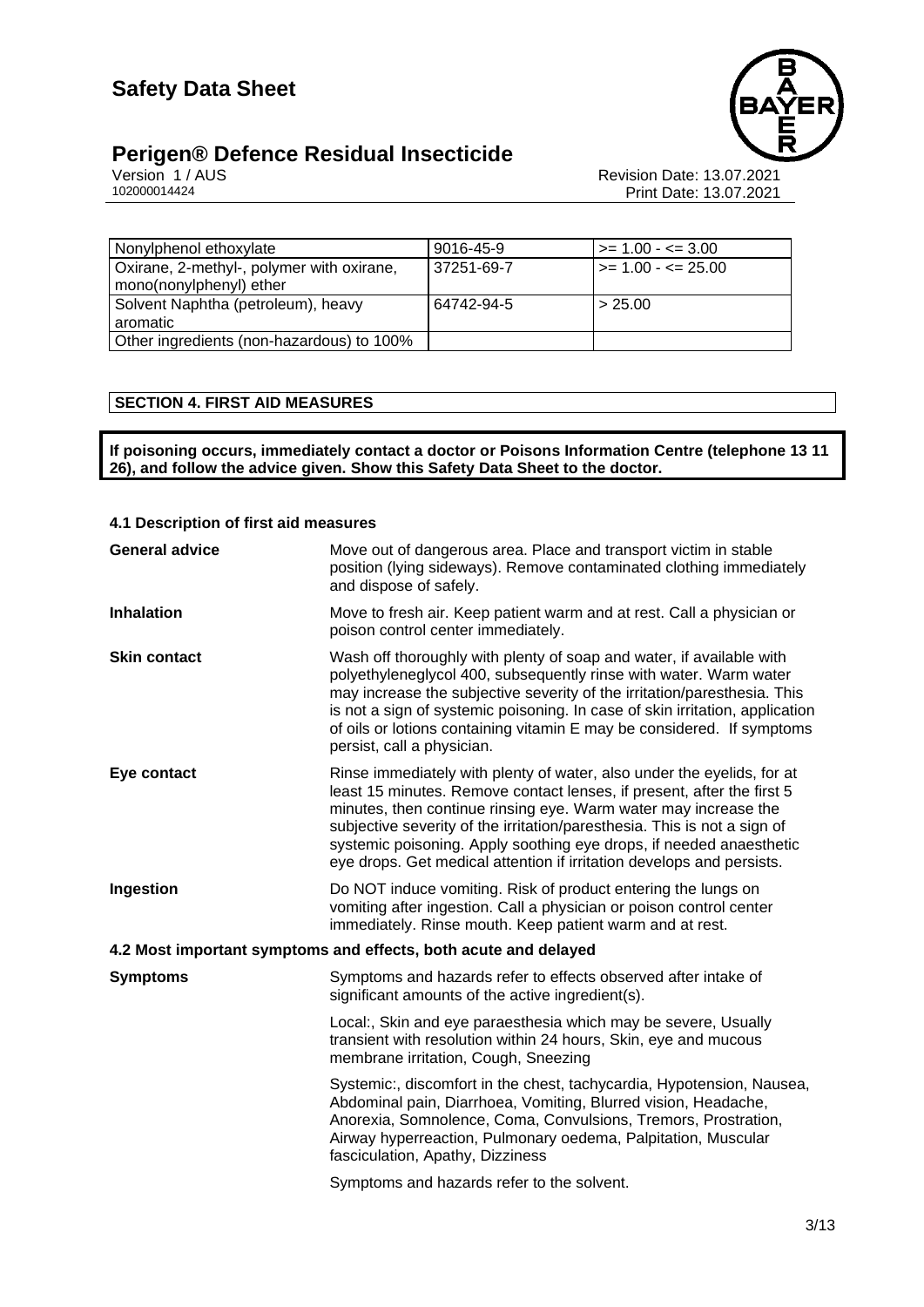# **Perigen® Defence Residual Insecticide A/133**



Version 1 / AUS Revision Date: 13.07.2021 102000014424 Print Date: 13.07.2021

|           | If large amounts are ingested, the following symptoms may occur:                                                                                                                                                                                                                                                                                                                                                                                                                                                                                                                                                                                                                                                                                                                                                                                                    |
|-----------|---------------------------------------------------------------------------------------------------------------------------------------------------------------------------------------------------------------------------------------------------------------------------------------------------------------------------------------------------------------------------------------------------------------------------------------------------------------------------------------------------------------------------------------------------------------------------------------------------------------------------------------------------------------------------------------------------------------------------------------------------------------------------------------------------------------------------------------------------------------------|
|           | Headache, Nausea, Dizziness, Somnolence                                                                                                                                                                                                                                                                                                                                                                                                                                                                                                                                                                                                                                                                                                                                                                                                                             |
|           | Ingestion may cause gastrointestinal irritation, nausea, vomiting and<br>diarrhoea.                                                                                                                                                                                                                                                                                                                                                                                                                                                                                                                                                                                                                                                                                                                                                                                 |
|           | Aspiration may cause pulmonary oedema and pneumonitis.                                                                                                                                                                                                                                                                                                                                                                                                                                                                                                                                                                                                                                                                                                                                                                                                              |
|           | Inhalation may provoke the following symptoms:                                                                                                                                                                                                                                                                                                                                                                                                                                                                                                                                                                                                                                                                                                                                                                                                                      |
|           | Cough, Shortness of breath, Cyanosis, Fever                                                                                                                                                                                                                                                                                                                                                                                                                                                                                                                                                                                                                                                                                                                                                                                                                         |
|           | 4.3 Indication of any immediate medical attention and special treatment needed                                                                                                                                                                                                                                                                                                                                                                                                                                                                                                                                                                                                                                                                                                                                                                                      |
| Risks     | This product contains a pyrethroid. Pyrethroid poisoning should not be<br>confused with carbamate or organophosphate poisoning. Contains<br>hydrocarbon solvents. May pose an aspiration pneumonia hazard.                                                                                                                                                                                                                                                                                                                                                                                                                                                                                                                                                                                                                                                          |
| Treatment | Systemic treatment: Initial treatment: symptomatic. Monitor: respiratory<br>and cardiac functions. In case of ingestion gastric lavage should be<br>considered in cases of significant ingestions only within the first 2<br>hours. However, the application of activated charcoal and sodium<br>sulphate is always advisable. Keep respiratory tract clear. Oxygen or<br>artificial respiration if needed. In case of convulsions, a<br>benzodiazepine (e.g. diazepam) should be given according to standard<br>regimens. If not effective, phenobarbital may be used. In case of<br>aspiration intubation and bronchial lavage should be considered.<br>Monitor: kidney, liver and pancreas function. Contraindication:<br>atropine. Contraindication: derivatives of adrenaline. There is no<br>specific antidote. Recovery is spontaneous and without sequelae. |
|           | In case of skin irritation, application of oils or lotions containing vitamin<br>E may be considered.                                                                                                                                                                                                                                                                                                                                                                                                                                                                                                                                                                                                                                                                                                                                                               |

# **SECTION 5. FIRE FIGHTING MEASURES**

| 5.1 Extinguishing media                                         |                                                                                                                               |
|-----------------------------------------------------------------|-------------------------------------------------------------------------------------------------------------------------------|
| <b>Suitable</b>                                                 | Foam, Dry powder, Water spray                                                                                                 |
|                                                                 | Use water spray, alcohol-resistant foam, dry chemical or carbon<br>dioxide.                                                   |
| Unsuitable                                                      | High volume water jet                                                                                                         |
|                                                                 | High volume water jet                                                                                                         |
| 5.2 Special hazards arising<br>from the substance or<br>mixture | In the event of fire the following may be released:, Hydrogen chloride<br>(HCI), Carbon monoxide (CO), Carbon dioxide (CO2)   |
|                                                                 | Dangerous gases are evolved in the event of a fire.                                                                           |
| 5.3 Advice for firefighters                                     |                                                                                                                               |
| <b>Special protective</b><br>equipment for firefighters         | Wear self-contained breathing apparatus and protective suit.                                                                  |
|                                                                 | In the event of fire and/or explosion do not breathe fumes. In the event<br>of fire, wear self-contained breathing apparatus. |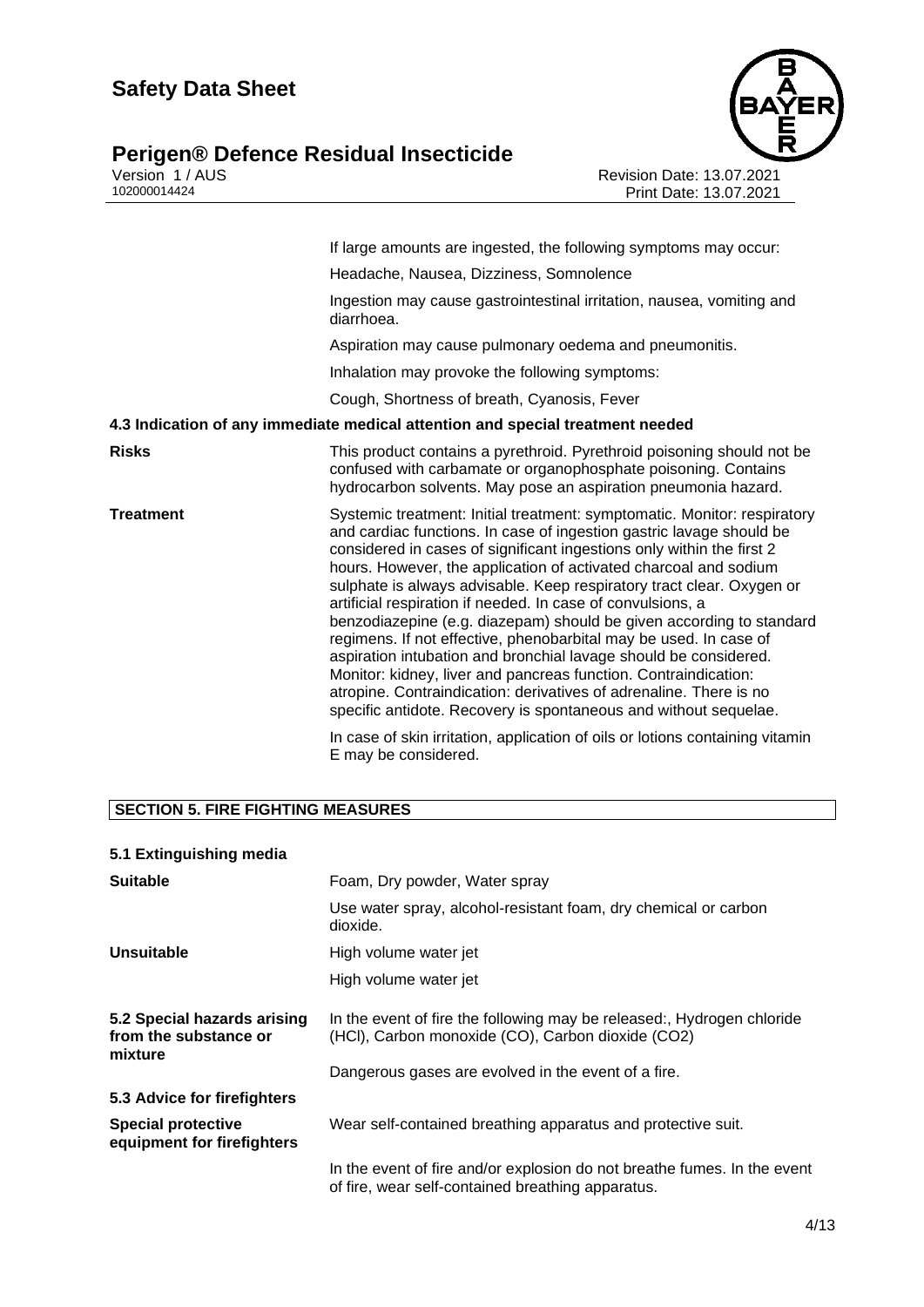

Version 1 / AUS<br>102000014424<br>Print Date: 13.07.2021<br>Print Date: 13.07.2021 Print Date: 13.07.2021

**Further information** Remove product from areas of fire, or otherwise cool containers with water in order to avoid pressure being built up due to heat. Whenever possible, contain fire-fighting water by diking area with sand or earth. Collect contaminated fire extinguishing water separately. This must not be discharged into drains. Do not allow run-off from fire fighting to enter drains or water courses. Contain the spread of the fire-fighting media. Do not allow run-off from fire fighting to enter drains or water courses.

# **Hazchem Code** •3Z

#### **SECTION 6. ACCIDENTAL RELEASE MEASURES**

#### **6.1 Personal precautions, protective equipment and emergency procedures**

| <b>Precautions</b>                                        | Use personal protective equipment. Avoid contact with spilled product<br>or contaminated surfaces. Keep unauthorized people away.<br>Avoid contact with spilled product or contaminated surfaces. Use                                                                                             |  |
|-----------------------------------------------------------|---------------------------------------------------------------------------------------------------------------------------------------------------------------------------------------------------------------------------------------------------------------------------------------------------|--|
|                                                           | personal protective equipment.                                                                                                                                                                                                                                                                    |  |
| <b>6.2 Environmental</b><br>precautions                   | Do not allow to get into surface water, drains and ground water. If the<br>product contaminates rivers and lakes or drains inform respective<br>authorities.<br>Do not allow to get into surface water, drains and ground water.                                                                  |  |
| 6.3 Methods and materials for containment and cleaning up |                                                                                                                                                                                                                                                                                                   |  |
| <b>Methods for cleaning up</b>                            | Soak up with inert absorbent material (e.g. sand, silica gel, acid<br>binder, universal binder, sawdust). Sweep up or vacuum up spillage<br>and collect in suitable container for disposal.                                                                                                       |  |
|                                                           | Soak up with inert absorbent material (e.g. sand, silica gel, acid<br>binder, universal binder, sawdust). Collect and transfer the product<br>into a properly labelled and tightly closed container. Clean<br>contaminated floors and objects thoroughly, observing environmental<br>regulations. |  |
| 6.4 Reference to other<br>sections                        | Information regarding safe handling, see section 7.<br>Information regarding personal protective equipment, see section 8.<br>Information regarding waste disposal, see section 13.                                                                                                               |  |

# **SECTION 7. HANDLING AND STORAGE**

#### **7.1 Precautions for safe handling**

| Advice on safe handling                                   | Avoid contact with skin, eyes and clothing. Use only in area provided<br>with appropriate exhaust ventilation.                                                                                                  |
|-----------------------------------------------------------|-----------------------------------------------------------------------------------------------------------------------------------------------------------------------------------------------------------------|
| <b>Advice on protection</b><br>against fire and explosion | Keep away from heat and sources of ignition. Do not use this product in<br>or on electrical equipment due to the possibility of shock hazard. Take<br>measures to prevent the build up of electrostatic charge. |
| <b>Hygiene measures</b>                                   | Avoid contact with skin, eyes and clothing.<br>Avoid contact with skin, eyes and clothing. Keep working clothes                                                                                                 |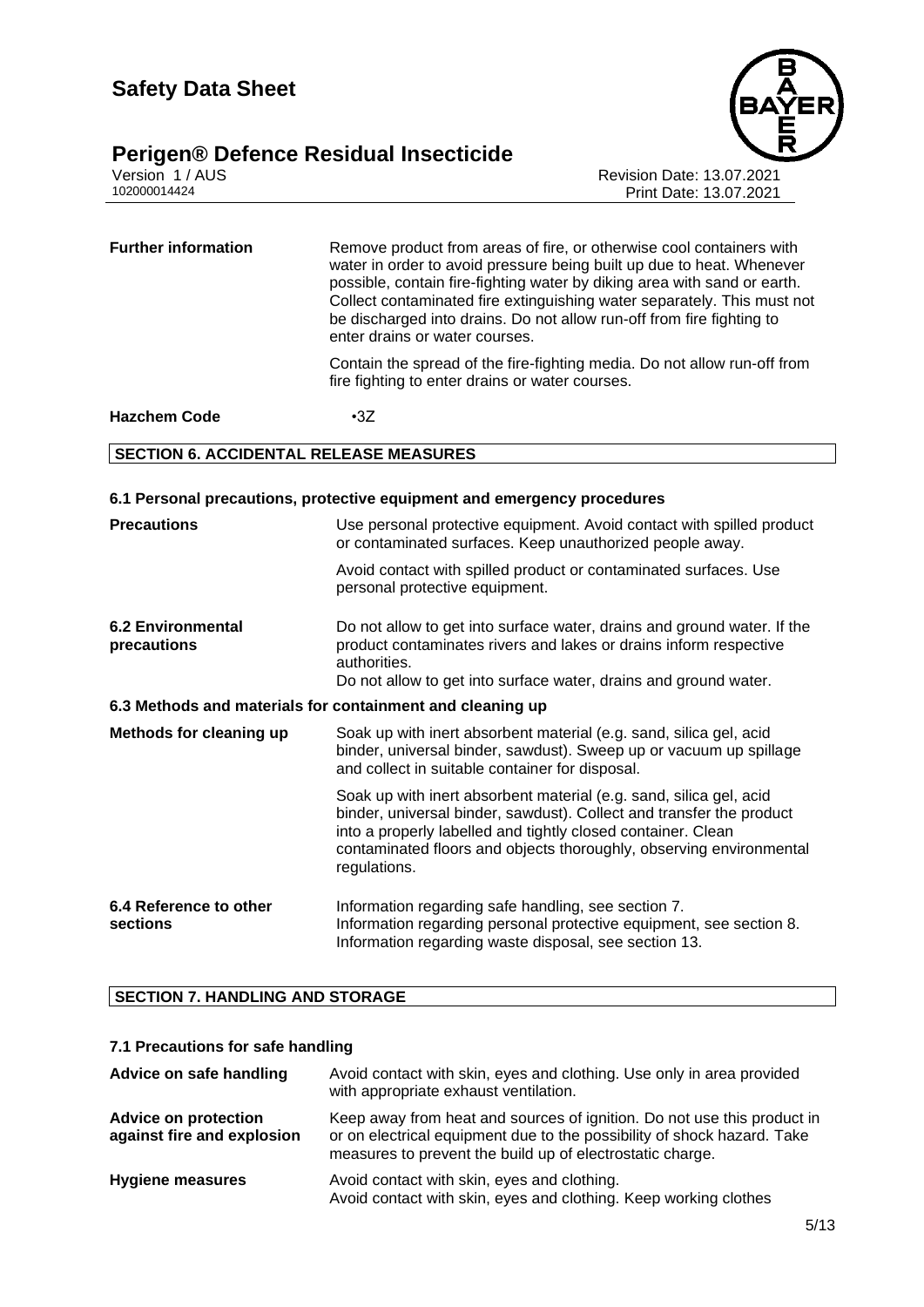

Version 1 / AUS<br>102000014424<br>Print Date: 13.07.2021<br>Print Date: 13.07.2021 Print Date: 13.07.2021

> separately. Wash hands before breaks and immediately after handling the product. Wash hands immediately after work, if necessary take a shower. Remove soiled clothing immediately and clean thoroughly before using again. Garments that cannot be cleaned must be destroyed (burnt).

#### **7.2 Conditions for safe storage, including any incompatibilities**

| Requirements for storage | Keep out of the reach of children. Keep containers tightly closed in a    |
|--------------------------|---------------------------------------------------------------------------|
| areas and containers     | dry, cool and well-ventilated place. Keep away from direct sunlight.      |
|                          | Keep containers tightly closed in a cool, well-ventilated place. Store in |
|                          | original container. Store in a place accessible by authorized persons     |
|                          | only. Protect from frost. Keep away from direct sunlight.                 |
|                          |                                                                           |

**Advice on common storage** Keep away from food, drink and animal feedingstuffs.

## **SECTION 8. EXPOSURE CONTROLS / PERSONAL PROTECTION**

#### **8.1 Control parameters**

| <b>Components</b> | <b>CAS-No.</b> | <b>Control parameters</b>   | <b>Update</b> | <b>Basis</b> |
|-------------------|----------------|-----------------------------|---------------|--------------|
| Permethrin        | 52645-53-1     | $5 \text{ mg/m}$ 3<br>'TWA) | 12 2019       | AU NOEL      |
| Permethrin        | 52645-53-1     | 10 mg/m $3$<br>(SK-SEN)     |               | OES BCS*     |

\*OES BCS: Internal Bayer AG, Crop Science Division "Occupational Exposure Standard"

#### **8.2 Exposure controls**

| <b>Respiratory protection</b> | recommendations.<br>equivalent.<br>instructions regarding wearing and maintenance.                                                 | When respirators are required, select NIOSH approved equipment<br>based on actual or potential airborne concentrations and in<br>accordance with the appropriate regulatory standards and/or industry<br>Wear respirator with a particle filter mask (protection factor 20)<br>conforming to European Norm EN149FFP3 or EN140P3 or<br>Respiratory protection should only be used to control residual risk of<br>short duration activities, when all reasonably practicable steps have<br>been taken to reduce exposure at source e.g. containment and/or<br>local extract ventilation. Always follow respirator manufacturer's |
|-------------------------------|------------------------------------------------------------------------------------------------------------------------------------|--------------------------------------------------------------------------------------------------------------------------------------------------------------------------------------------------------------------------------------------------------------------------------------------------------------------------------------------------------------------------------------------------------------------------------------------------------------------------------------------------------------------------------------------------------------------------------------------------------------------------------|
| <b>Hand protection</b>        | contact time.<br>drinking, smoking or using the toilet.<br>Material<br>Rate of permeability<br>Glove thickness<br>Protective index | Please observe the instructions regarding permeability and<br>breakthrough time which are provided by the supplier of the gloves.<br>Also take into consideration the specific local conditions under which<br>the product is used, such as the danger of cuts, abrasion, and the<br>Wash gloves when contaminated. Dispose of when contaminated<br>inside, when perforated or when contamination on the outside cannot<br>be removed. Wash hands frequently and always before eating,<br>Nitrile rubber<br>> 480 min<br>$> 0.4$ mm<br>Class 6                                                                                 |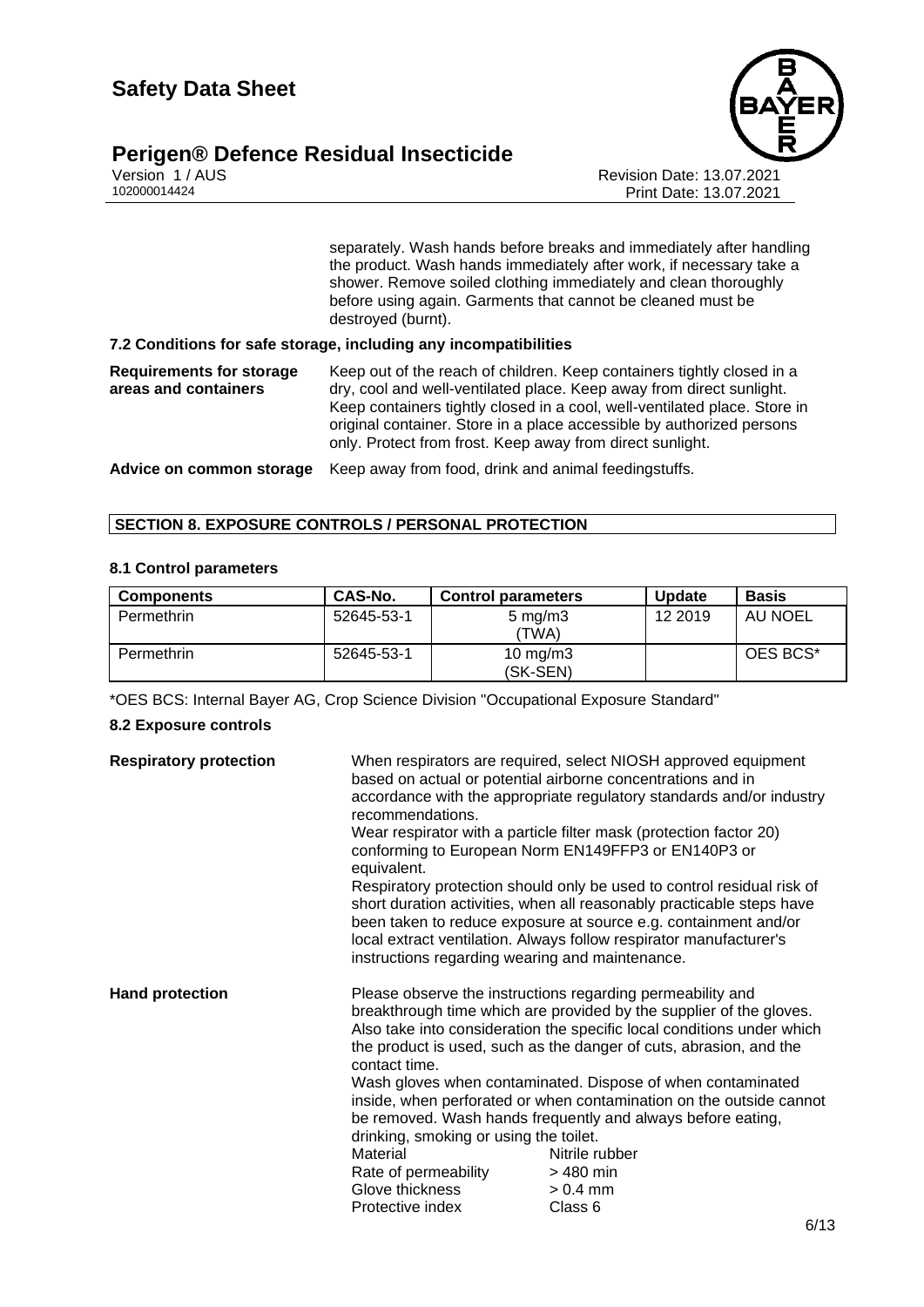# **Perigen® Defence Residual Insecticide Theorem Algebra 1333**





Version 1 / AUS Revision Date: 13.07.2021 102000014424 Print Date: 13.07.2021

|                                    | <b>Directive</b>                                                                                                                     | Protective gloves complying with EN<br>374.                                                                                                                                                                                                                                         |
|------------------------------------|--------------------------------------------------------------------------------------------------------------------------------------|-------------------------------------------------------------------------------------------------------------------------------------------------------------------------------------------------------------------------------------------------------------------------------------|
|                                    | Chemical resistant nitrile rubber gloves                                                                                             |                                                                                                                                                                                                                                                                                     |
| Eye protection                     | Chemical resistant goggles must be worn.<br>equivalent).                                                                             | Wear goggles (conforming to $EN166$ , Field of Use = 5 or equivalent)<br>and faceshield (conforming to $EN166$ , Field of Use = 3 or                                                                                                                                                |
| Skin and body protection           | Wear standard coveralls and Category 3 Type 3 suit.<br>type suit.<br>should be professionally laundered frequently.                  | Wear long-sleeved shirt and long pants and shoes plus socks.<br>If there is a risk of significant exposure, consider a higher protective<br>Wear two layers of clothing wherever possible. Polyester/cotton or<br>cotton overalls should be worn under chemical protection suit and |
| <b>General protective measures</b> | and/or leaflet. In all other cases the above mentioned<br>recommendations would apply.<br>Complete suit protecting against chemicals | In normal use and handling conditions please refer to the label<br>If product is handled while not enclosed, and if contact may occur:                                                                                                                                              |
| <b>Engineering Controls</b>        |                                                                                                                                      |                                                                                                                                                                                                                                                                                     |
| Advice on safe handling            | with appropriate exhaust ventilation.                                                                                                | Avoid contact with skin, eyes and clothing. Use only in area provided                                                                                                                                                                                                               |

# **SECTION 9. PHYSICAL AND CHEMICAL PROPERTIES**

| 9.1 Information on basic physical and chemical properties<br>Form | Liquid, clear     |
|-------------------------------------------------------------------|-------------------|
| <b>Colour</b>                                                     | yellow to brown   |
| Odour                                                             | aromatic          |
| <b>Odour Threshold</b>                                            | No data available |
| рH                                                                | No data available |
| <b>Melting point/range</b>                                        | No data available |
| <b>Boiling Point</b>                                              | No data available |
| <b>Flash point</b>                                                | 72 °C             |
| <b>Flammability</b>                                               | No data available |
| <b>Auto-ignition temperature</b>                                  | No data available |
| <b>Thermal decomposition</b>                                      | No data available |
| <b>Minimum ignition energy</b>                                    | No data available |
| Self-accelarating<br>decomposition temperature<br>(SADT)          | No data available |
| Upper explosion limit                                             | No data available |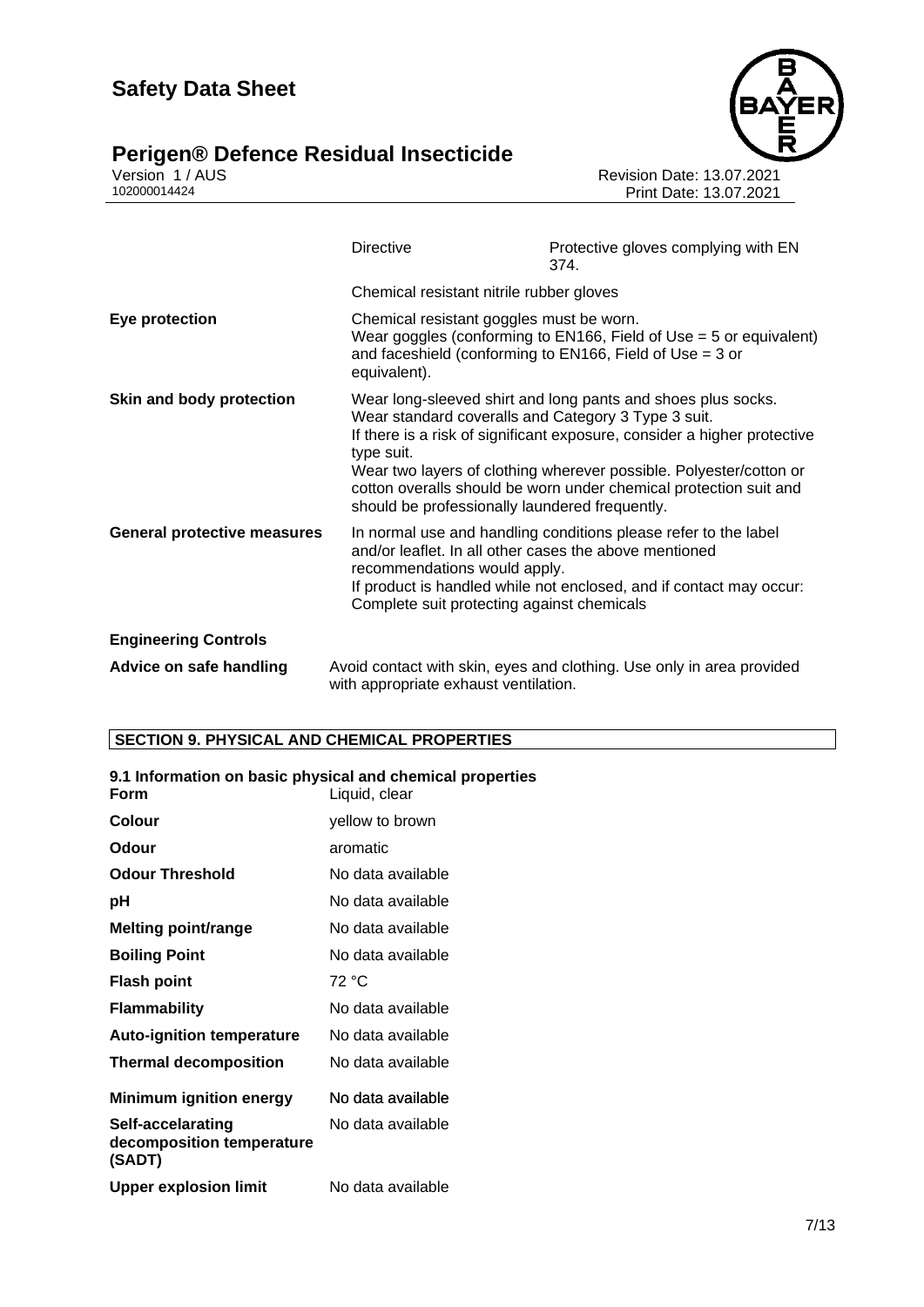



Version 1 / AUS Revision Date: 13.07.2021 102000014424 Print Date: 13.07.2021

| <b>Lower explosion limit</b>     | No data available                                            |
|----------------------------------|--------------------------------------------------------------|
| Vapour pressure                  | No data available                                            |
| <b>Evaporation rate</b>          | No data available                                            |
| <b>Relative vapour density</b>   | No data available                                            |
| <b>Relative density</b>          | No data available                                            |
| <b>Density</b>                   | ca. 1.06 g/cm <sup>3</sup> (20 °C)                           |
| <b>Water solubility</b>          | No data available                                            |
| <b>Partition coefficient: n-</b> | Permethrin: log Pow: 5.95                                    |
| octanol/water                    | Permethrin: log Pow: 5.95                                    |
| Viscosity, dynamic               | No data available                                            |
| <b>Viscosity, kinematic</b>      | No data available                                            |
| <b>Oxidizing properties</b>      | No oxidizing properties                                      |
| <b>Explosivity</b>               | No data available                                            |
| 9.2 Other information            | Further safety related physical-chemical data are not known. |

# **SECTION 10. STABILITY AND REACTIVITY**

| 10.1 Reactivity<br><b>10.2 Chemical stability</b> | Stable under normal conditions.<br>Stable under recommended storage conditions.                                                                                 |
|---------------------------------------------------|-----------------------------------------------------------------------------------------------------------------------------------------------------------------|
| 10.3 Possibility of<br>hazardous reactions        | No hazardous reactions when stored and handled according to<br>prescribed instructions.                                                                         |
| 10.4 Conditions to avoid                          | Extremes of temperature and direct sunlight.                                                                                                                    |
| 10.5 Incompatible materials                       | Strong oxidizing agents<br>Store only in the original container.                                                                                                |
| <b>10.6 Hazardous</b><br>decomposition products   | Thermal decomposition can lead to release of:<br>Hydrogen chloride (HCI)<br>Carbon oxides<br>No decomposition products expected under normal conditions of use. |

# **SECTION 11. TOXICOLOGICAL INFORMATION**

# **11.1 Information on toxicological effects**

| <b>Acute oral toxicity</b> | LD50 (Rat) 1,479 mg/kg                                           |
|----------------------------|------------------------------------------------------------------|
|                            | The value mentioned relates to the active ingredient permethrin. |
|                            | $ATE (Mix) > 300 - < 2,000 mg/kg$                                |
|                            | Calculation method                                               |
|                            |                                                                  |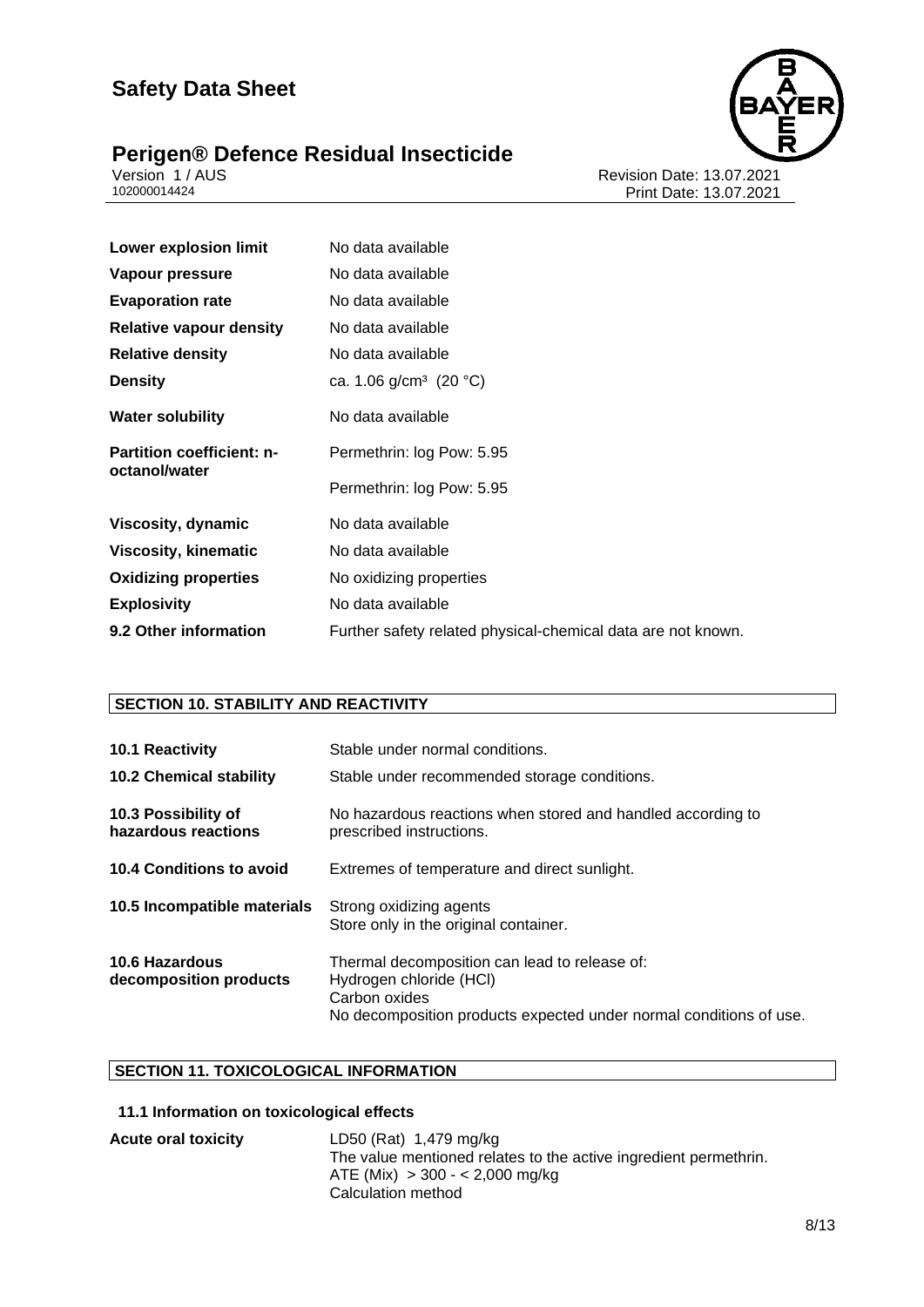





Version 1 / AUS Revision Date: 13.07.2021 Print Date: 13.07.2021

| <b>Acute inhalation toxicity</b>            | $ATE (Mix) > 1 - < 5 mg/l$<br>Exposure time: 4 h<br>Calculation method<br>Determined in the form of liquid aerosol.                                                                                                                                    |
|---------------------------------------------|--------------------------------------------------------------------------------------------------------------------------------------------------------------------------------------------------------------------------------------------------------|
| <b>Acute dermal toxicity</b>                | LD50 (Rabbit) $> 2,000$ mg/kg<br>The value mentioned relates to the active ingredient permethrin.<br>ATE (Mix) (Rabbit) 2,000 mg/kg<br>Calculation method                                                                                              |
| <b>Skin corrosion/irritation</b>            | Mild skin irritation. (Rabbit)<br>The value mentioned relates to the active ingredient permethrin.<br>Slight irritant effect - does not require labelling. (Rabbit)<br>The information is derived from the properties of the individual<br>components. |
| Serious eye damage/eye<br><i>irritation</i> | Mild eye irritation. (Rabbit)<br>The value mentioned relates to the active ingredient permethrin.<br>Risk of serious damage to eyes. (Rabbit)<br>The information is derived from the properties of the individual<br>components.                       |
| <b>Respiratory or skin</b><br>sensitisation | Skin: Sensitising (Guinea pig)<br>The value mentioned relates to the active ingredient.                                                                                                                                                                |

#### **Assessment mutagenicity**

Permethrin was not mutagenic or genotoxic in a battery of in vitro and in vivo tests.

#### **Assessment mutagenicity**

Permethrin was not mutagenic or genotoxic in a battery of in vitro and in vivo tests.

## **Assessment carcinogenicity**

Permethrin caused at high dose levels an increased incidence of tumours in mice in the following organ(s): Liver, Lungs. The mechanism that triggers tumours in rodents is not relevant for the low exposures encountered under normal use conditions.

#### **Assessment carcinogenicity**

Permethrin caused at high dose levels an increased incidence of tumours in mice in the following organ(s): Liver, Lungs. The mechanism that triggers tumours in rodents is not relevant for the low exposures encountered under normal use conditions.

#### **Assessment toxicity to reproduction**

Permethrin did not cause reproductive toxicity in a two-generation study in rats.

#### **Assessment toxicity to reproduction**

Permethrin did not cause reproductive toxicity in a two-generation study in rats.

## **Assessment developmental toxicity**

Permethrin did not cause developmental toxicity in rats and rabbits.

#### **Assessment developmental toxicity**

Permethrin did not cause developmental toxicity in rats and rabbits.

#### **Assessment STOT Specific target organ toxicity – single exposure**

Permethrin: Based on available data, the classification criteria are not met.

Permethrin: Based on available data, the classification criteria are not met.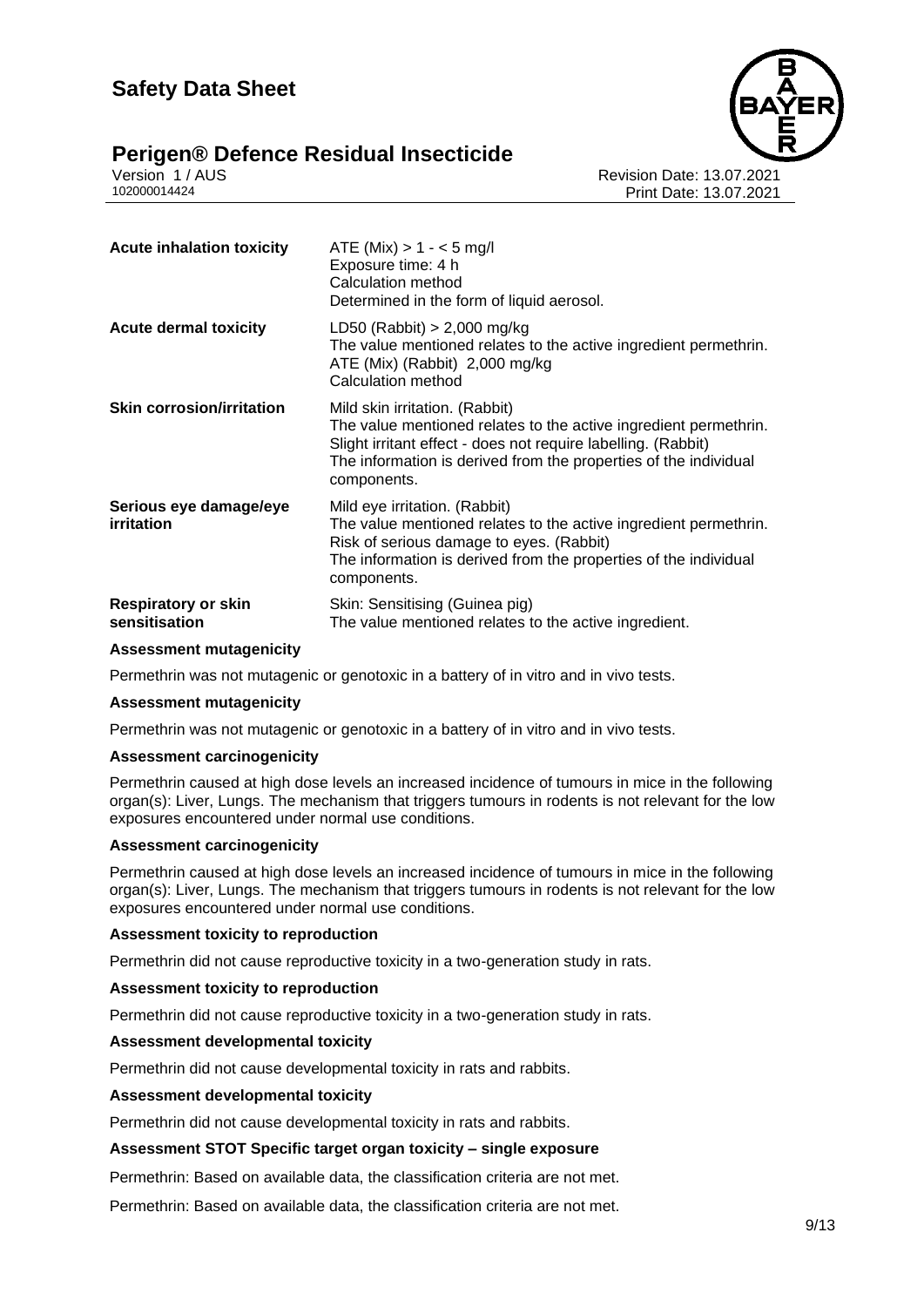# **Perigen® Defence Residual Insecticide**





Version 1 / AUS Revision Date: 13.07.2021 Print Date: 13.07.2021

## **Assessment STOT Specific target organ toxicity – repeated exposure**

Permethrin did not cause specific target organ toxicity in experimental animal studies.

#### **Assessment STOT Specific target organ toxicity – repeated exposure**

Permethrin did not cause specific target organ toxicity in experimental animal studies.

#### **Aspiration hazard**

May be fatal if swallowed and enters airways.

#### **Information on likely routes of exposure**

Avoid breathing spray mist., Inhalation of high vapour concentrations may cause symptoms like headache, dizziness, tiredness, nausea and vomiting. Mild skin irritant., Avoid contact with skin. May cause eye irritation. Harmful if swallowed.

# **Early onset symptoms related to exposure**

Refer to Section 4

#### **Delayed health effects from exposure** Refer to Section 11

**Exposure levels and health effects** Refer to Section 4

#### **Interactive effects** Not known

**When specific chemical data is not available** Not applicable

#### **Mixture of chemicals** Refer to Section 2.1

## **SECTION 12. ECOLOGICAL INFORMATION**

| <b>12.1 Toxicity</b>                        |                                                                                                                                                               |
|---------------------------------------------|---------------------------------------------------------------------------------------------------------------------------------------------------------------|
| <b>Toxicity to fish</b>                     | LC50 (Poecilia reticulata (guppy)) 0.0076 mg/l<br>Exposure time: 96 h<br>The value mentioned relates to the active ingredient permethrin.                     |
| <b>Toxicity to aquatic</b><br>invertebrates | EC50 (Daphnia magna (Water flea)) 0.00017 mg/l<br>Exposure time: 48 h<br>The value mentioned relates to the active ingredient permethrin.                     |
| <b>Toxicity to aquatic plants</b>           | EC50 (Raphidocelis subcapitata (freshwater green alga)) 0.497 mg/l<br>Exposure time: 96 h<br>The value mentioned relates to the active ingredient permethrin. |
| 12.2 Persistence and degradability          |                                                                                                                                                               |
| <b>Biodegradability</b>                     | Permethrin:<br>Not rapidly biodegradable                                                                                                                      |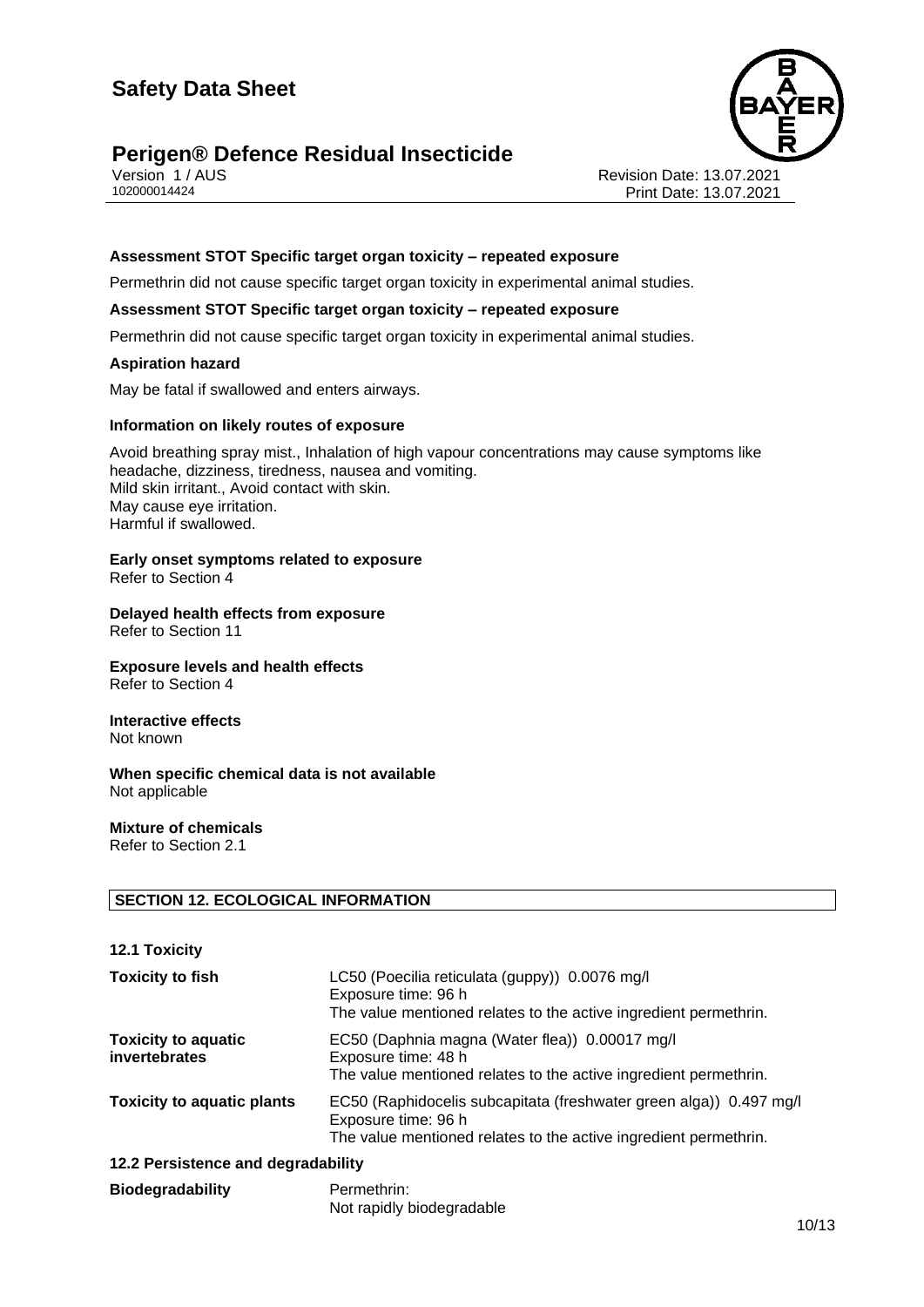

# **Perigen® Defence Residual Insecticide**

Version 1 / AUS Revision Date: 13.07.2021 Print Date: 13.07.2021

|                                             | Permethrin:<br>Not rapidly biodegradable                                                                                                             |
|---------------------------------------------|------------------------------------------------------------------------------------------------------------------------------------------------------|
| Koc                                         | Permethrin: Koc: 100000<br>Permethrin: Koc: 100000                                                                                                   |
| 12.3 Bioaccumulative potential              |                                                                                                                                                      |
| <b>Bioaccumulation</b>                      | Permethrin: Bioconcentration factor (BCF) 300<br>Does not bioaccumulate.<br>Permethrin: Bioconcentration factor (BCF) 300<br>Does not bioaccumulate. |
| 12.4 Mobility in soil                       |                                                                                                                                                      |
| <b>Mobility in soil</b>                     | Permethrin: Immobile in soil<br>Permethrin: Immobile in soil                                                                                         |
| 12.5 Other adverse effects                  |                                                                                                                                                      |
| <b>Additional ecological</b><br>information | No further ecological information is available.                                                                                                      |

# **SECTION 13. DISPOSAL CONSIDERATIONS**

Triple-rinse containers before disposal. Add rinsings to spray tank. Do not dispose of undiluted chemicals on site. If recycling, replace cap and return clean containers to recycler or designated collection point. If not recycling, break, crush, or puncture and deliver empty packaging to an approved waste management facility. If an approved waste management facility is not available, bury the empty packaging 500 mm below the surface in a disposal pit specifically marked and set up for this purpose, clear of waterways, desirable vegetation and tree roots, in compliance with relevant Local, State or Territory government regulations. Do not burn empty containers or product.

# **SECTION 14. TRANSPORT INFORMATION**

## **ADG**

| UN number                  | 3082                                                                            |
|----------------------------|---------------------------------------------------------------------------------|
| Transport hazard class(es) | 9                                                                               |
| <b>Subsidiary Risk</b>     | None                                                                            |
| Packaging group            | Ш                                                                               |
| Description of the goods   | ENVIRONMENTALLY HAZARDOUS SUBSTANCE, LIQUID,<br>N.O.S.<br>(PERMETHRIN SOLUTION) |
| <b>Hazchem Code</b>        | $\cdot 37$                                                                      |

AU01: Environmentally Hazardous Substances meeting the descriptions of UN 3077 or UN 3082 are not subject to this Code when transported by road or rail in;

a) packagings that do not incorporate a receptacle exceeding 500 kg(L); or

b) IBCs

#### **IMDG**

| UN number                  | 3082 |
|----------------------------|------|
| Transport hazard class(es) | 9    |
| <b>Subsidiary Risk</b>     | None |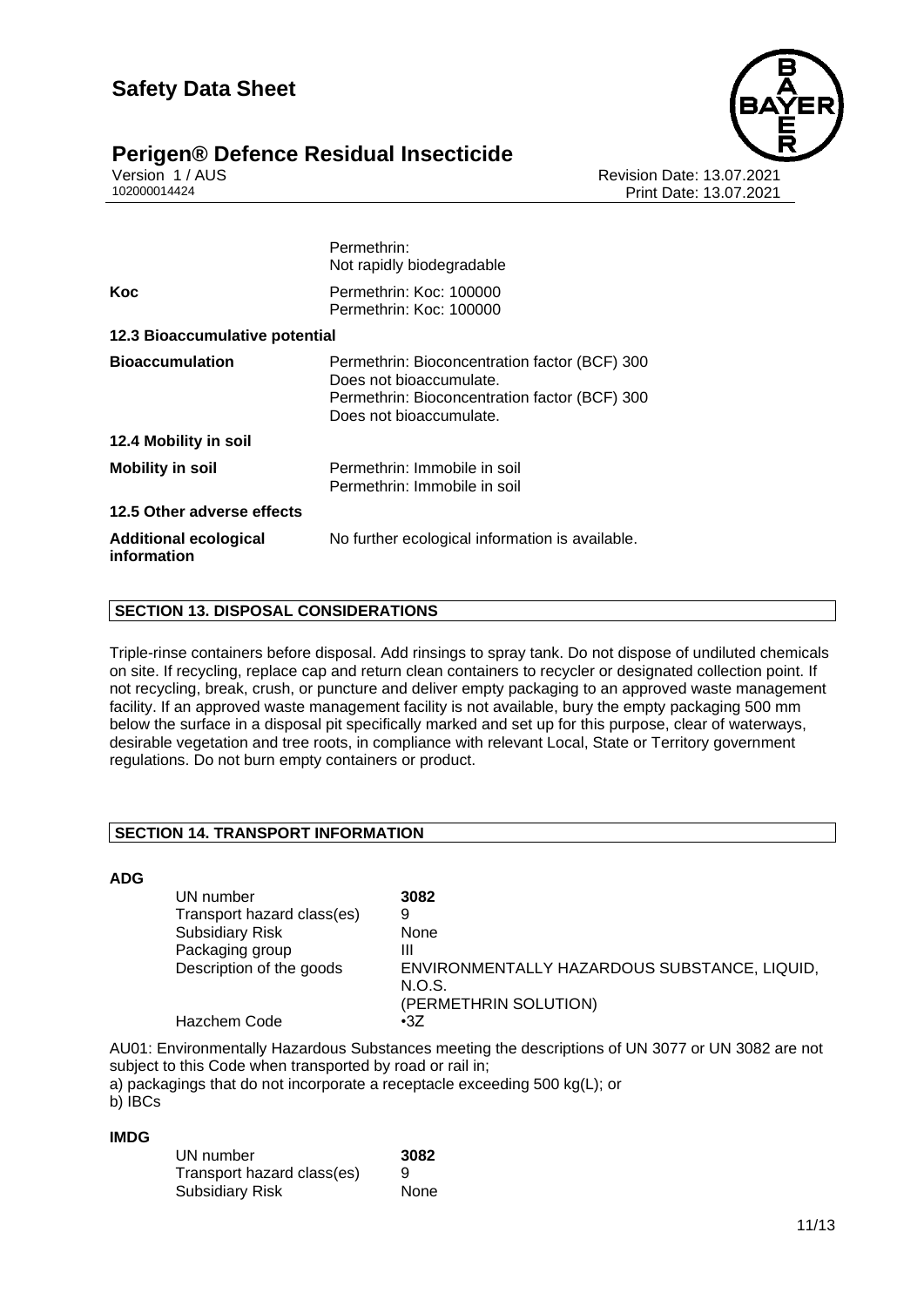

Version 1 / AUS<br>102000014424<br>Print Date: 13.07.2021<br>Revision Date: 13.07.2021 Print Date: 13.07.2021

|             | Packaging group<br>Marine pollutant<br>Description of the goods                                                                              | Ш<br><b>YES</b><br>ENVIRONMENTALLY HAZARDOUS SUBSTANCE, LIQUID,<br>N.O.S.<br>(PERMETHRIN SOLUTION)                      |
|-------------|----------------------------------------------------------------------------------------------------------------------------------------------|-------------------------------------------------------------------------------------------------------------------------|
| <b>IATA</b> | UN number<br>Transport hazard class(es)<br><b>Subsidiary Risk</b><br>Packaging group<br>Environm. Hazardous Mark<br>Description of the goods | 3082<br>9<br>None<br>Ш<br><b>YES</b><br>ENVIRONMENTALLY HAZARDOUS SUBSTANCE, LIQUID,<br>N.O.S.<br>(PERMETHRIN SOLUTION) |

# **SECTION 15. REGULATORY INFORMATION**

Registered according to the Agricultural and Veterinary Chemicals Code Act 1994

Australian Pesticides and Veterinary Medicines Authority approval number: 57184

# **SUSMP classification (Poison Schedule)**

Schedule 6 (Standard for the Uniform Scheduling of Medicines and Poisons)

## **SECTION 16. OTHER INFORMATION**

**Trademark information** Perigen® is a Registered Trademark of the Bayer Group.

# **Abbreviations and acronyms**

| <b>ADN</b>      | European Agreement concerning the International Carriage of Dangerous Goods by<br><b>Inland Waterways</b>              |
|-----------------|------------------------------------------------------------------------------------------------------------------------|
| ADR.            | European Agreement concerning the International Carriage of Dangerous Goods by<br>Road                                 |
| ATE             | Acute toxicity estimate                                                                                                |
| AU OEL          | Australia. OELs. (Adopted National Exposure Standards for Atmospheric<br>Contaminants in the Occupational Environment) |
| CAS-Nr.         | <b>Chemical Abstracts Service number</b>                                                                               |
| <b>CEILING</b>  | Ceiling Limit Value                                                                                                    |
| Conc.           | Concentration                                                                                                          |
| EC-No.          | European community number                                                                                              |
| ECx             | Effective concentration to x %                                                                                         |
| <b>EINECS</b>   | European inventory of existing commercial substances                                                                   |
| <b>ELINCS</b>   | European list of notified chemical substances                                                                          |
| EN              | <b>European Standard</b>                                                                                               |
| EU              | European Union                                                                                                         |
| IATA            | International Air Transport Association                                                                                |
| IBC.            | International Code for the Construction and Equipment of Ships Carrying Dangerous<br>Chemicals in Bulk (IBC Code)      |
| IC <sub>x</sub> | Inhibition concentration to x %                                                                                        |
| <b>IMDG</b>     | <b>International Maritime Dangerous Goods</b>                                                                          |